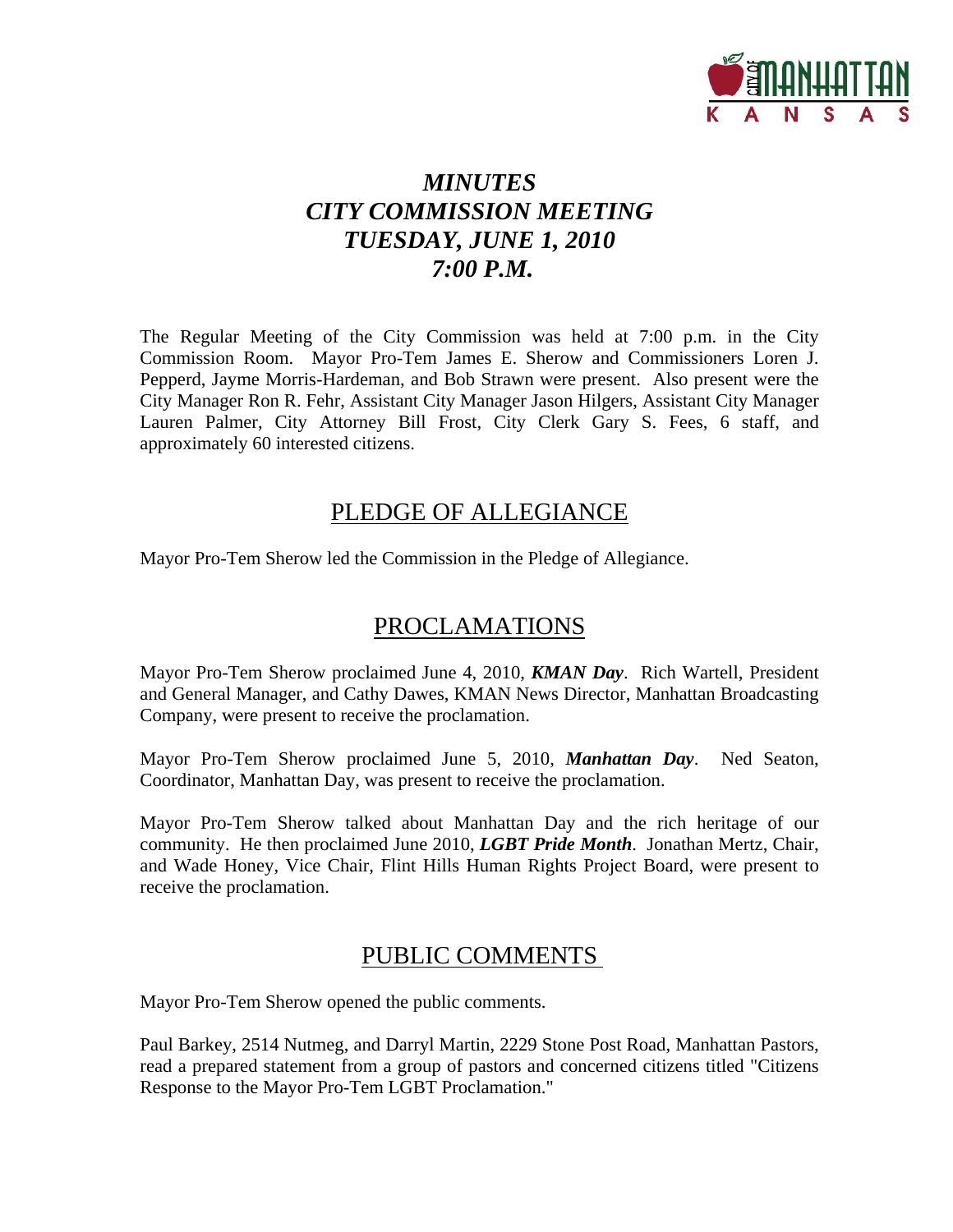**Minutes** City Commission Meeting June 1, 2010 Page 2

### PUBLIC COMMENTS *(CONTINUED)*

Susan Gerth, 2213 Alta Drive, President, Flint Hills Chapter of Parents, Families, and Friends of Lesbians and Gays (PFLAG), stated that on behalf of PFLAG, her family, and her transgender daughter, thanked the Commission for having the courage to make this proclamation.

Cora Holt, 926 Humboldt Street, K-State PhD graduate student, thanked Mayor Pro-Tem Sherow for using secular reasoning rather than using Christian reasoning, stating that not all in Manhattan are Christian.

Fran Siegle, 1013 Houston Street, informed the Commission that as a straight, married man and a member of the College Avenue United Methodist Church, he was thankful for the proclamation in support of a group of people that receive very little.

Andy Crowl, 831 Ratone Street, stated that on behalf of his gay family and friends, he appreciated the support from the government.

Bret Haminaw, 1436 Legore Lane, informed the Commission that as member of a Catholic, German family and serving consecutively in the armed forces, he has never experienced a large amount of hazing. He said through this proclamation, it is less likely if you are gay, transgender or lesbian, to experience hazing.

Mayor Pro-Tem Sherow thanked everyone for their comments and stated that the Commission will take them into consideration. Hearing no other comments, Mayor Pro-Tem Sherow closed the public comments.

### COMMISSIONER COMMENTS

Commissioner Strawn stated that he received several phone calls and e-mails regarding the Mayor's LGBT Pride Month proclamation and complimented Mayor Pro-Tem Sherow for his courage to give the proclamation. He informed the community that the proclamation was discussed during the Discussion/Briefing Session prior to the legislative meeting. He stated the Commissioners did not have the right to voice their opinion about the proclamation or the opportunity to vote on the proclamation, so the community needs to know that this proclamation may or may not reflect the individual views of each Commissioner.

Commissioner Morris-Hardeman stated that if she had the opportunity to vote on the LGBT Pride Month proclamation, she would have voted in support of reading the proclamation. She voiced appreciation for those sharing support for the proclamation.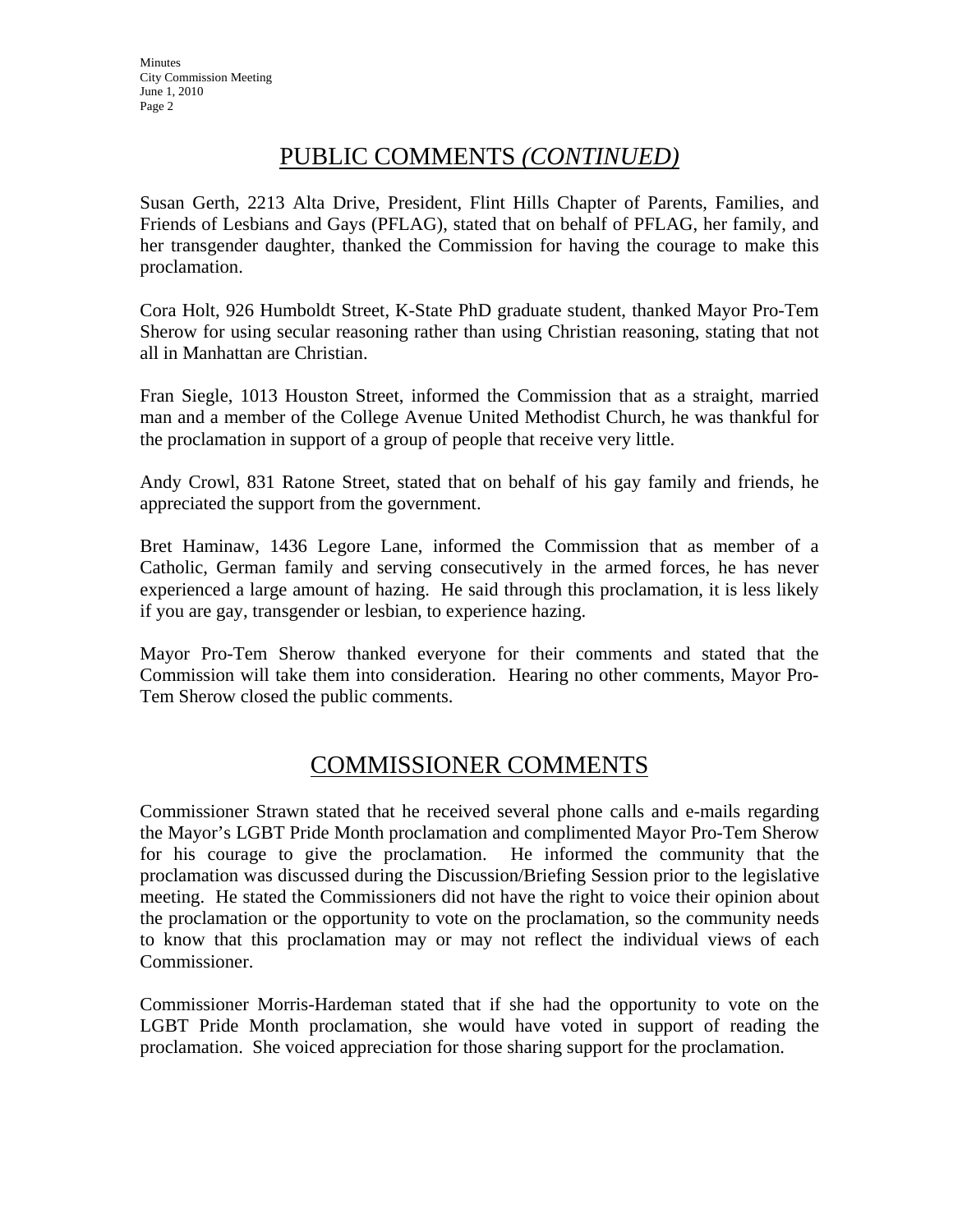# COMMISSIONER COMMENTS *(CONTINUED)*

Commissioner Pepperd stated that he did not believe the City Commission Room was the proper pulpit for sex, religion, or politics and would not read a proclamation of this type.

Mayor Pro-Tem Sherow stated that the City Commission Room is the proper place for politics and said he was also trying to address this not on a moral basis, but based on civil rights, constitutional law, liberty, and the pursuit of happiness; and was not trying to inject religion into this discussion in any way. He then provided an overview of items discussed during the Discussion/Briefing Session, which were: 1) provided an overview on the purpose of the Discussion/Briefing Sessions and informed citizens that these sessions are open to the public and begin at 5:30 p.m.; 2) informed the community that the 2009 City Annual Report is available on the City's web site; 3) provided an update on the Flint Hills Regional Council; 4) received an update on the ATA Bus and regional transportation planning from Commissioner Morris-Hardeman; 5) discussed how the City Commission can present its position on budget matters to the Riley County Law Board for its consideration; and 6) received a report from Commissioner Pepperd from a recent Riley County-Manhattan Health Board meeting and issues raised related to its budget and electronic cigarettes.

Commissioner Pepperd informed the community that the Riley County-Manhattan Health Board discussed the availability of \$400,000.00 to provide childcare assistance.

Lauren Palmer, Assistant City Manager, provided additional information on the action of the Riley County-Manhattan Health Board to amend its budget by \$40,000.00 to secure local matching funds to ensure a State grant that would provide childcare scholarships for low and moderate income families.

Commissioner Strawn provided additional comments on proclamations made by the Mayor and what those proclamations represent, since they are signed under the seal of the City of Manhattan and are a fairly serious document when proclaimed by the Mayor. He stated that it would be a good idea to discuss and revisit the issuance of proclamations.

Mayor Pro-Tem Sherow stated that if needed, the Commission could revisit the resolution policy for the presentation of proclamations and how they are done.

# CONSENT AGENDA

(\* denotes those items discussed)

#### **MINUTES**

The Commission approved the minutes of the Regular City Commission Meeting held Tuesday, May 18, 2010.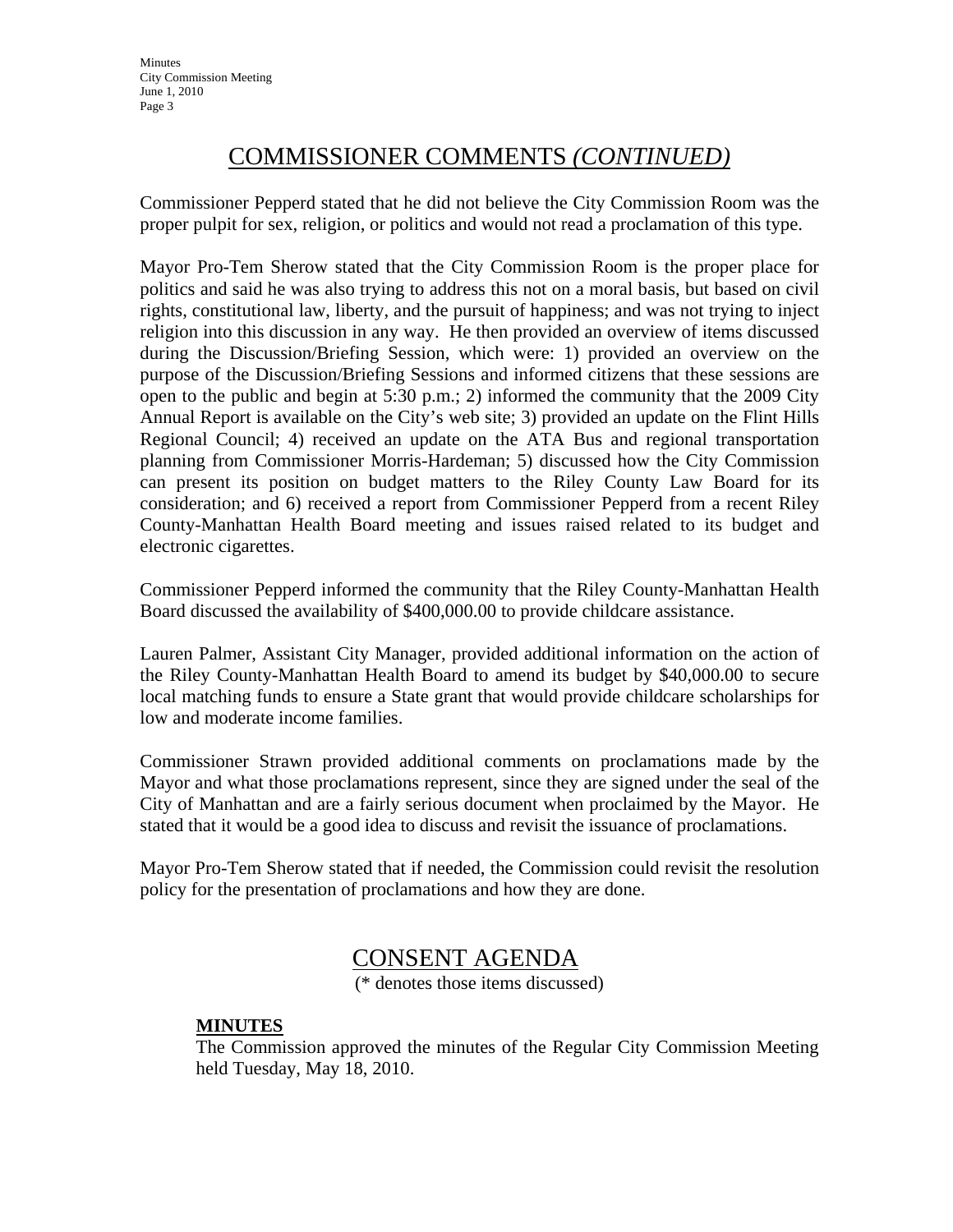#### **CLAIMS REGISTER NO. 2643**

The Commission approved Claims Register No. 2643 authorizing and approving the payment of claims from May 12, 2010, to May 25, 2010, in the amount of \$3,349,411.14.

#### **LICENSES**

The Commission approved a Fireworks Display License for Steve Brewer for a display at Cico Park on July 4, 2010; an annual Cereal Malt Beverage License for Short Stop #12, 2010 Tuttle Creek Blvd.; and a 2010 Merchant Guard Agency License for Vend-Tech Enterprise LLC, 260 N. Rock Rd., Ste 218, Wichita, Kansas.

### **\* ORDINANCE NO. 6828 – AMEND ZONING REGULATIONS – FLOOD PLAIN REGULATIONS**

Commissioner Pepperd provided additional information on the item.

The Commission approved Ordinance No. 6828 amending Article X, Flood Plain Regulations of the Manhattan Zoning Regulations, as proposed, based on the findings in the Staff Memorandum. *(See Attachment No. 1)*

#### **FIRST READING – NO PARKING – CENTRAL PARK ROAD; ONE-WAY – NORTH PARK ROAD**

The Commission approved first reading of an ordinance designating the east side of Central Park Road as "No Parking," establishing parallel parking along the west side, and designating Central Park Road between Fremont Street and North Park Road as "One-Way."

### **RESOLUTION NO. 060110-A - SCENIC MEADOWS ADDITION, UNIT TWO, PHASE THREE – SANITARY SEWER IMPROVEMENTS (SS1004)**

The Commission found the petition sufficient and approved Resolution No. 060110-A, finding the project advisable and authorizing construction for Scenic Meadows Addition, Unit Two, Phase Three, Sanitary Sewer Improvements (SS1004).

#### **RESOLUTION NO. 060110-B - SCENIC MEADOWS ADDITION, UNIT TWO, PHASE THREE – STREET IMPROVEMENTS (ST1006)**

The Commission found the petition sufficient and approved Resolution No. 060110-B finding the project advisable and authorizing construction for Scenic Meadows Addition, Unit Two, Phase Three, Street Improvements (ST1006).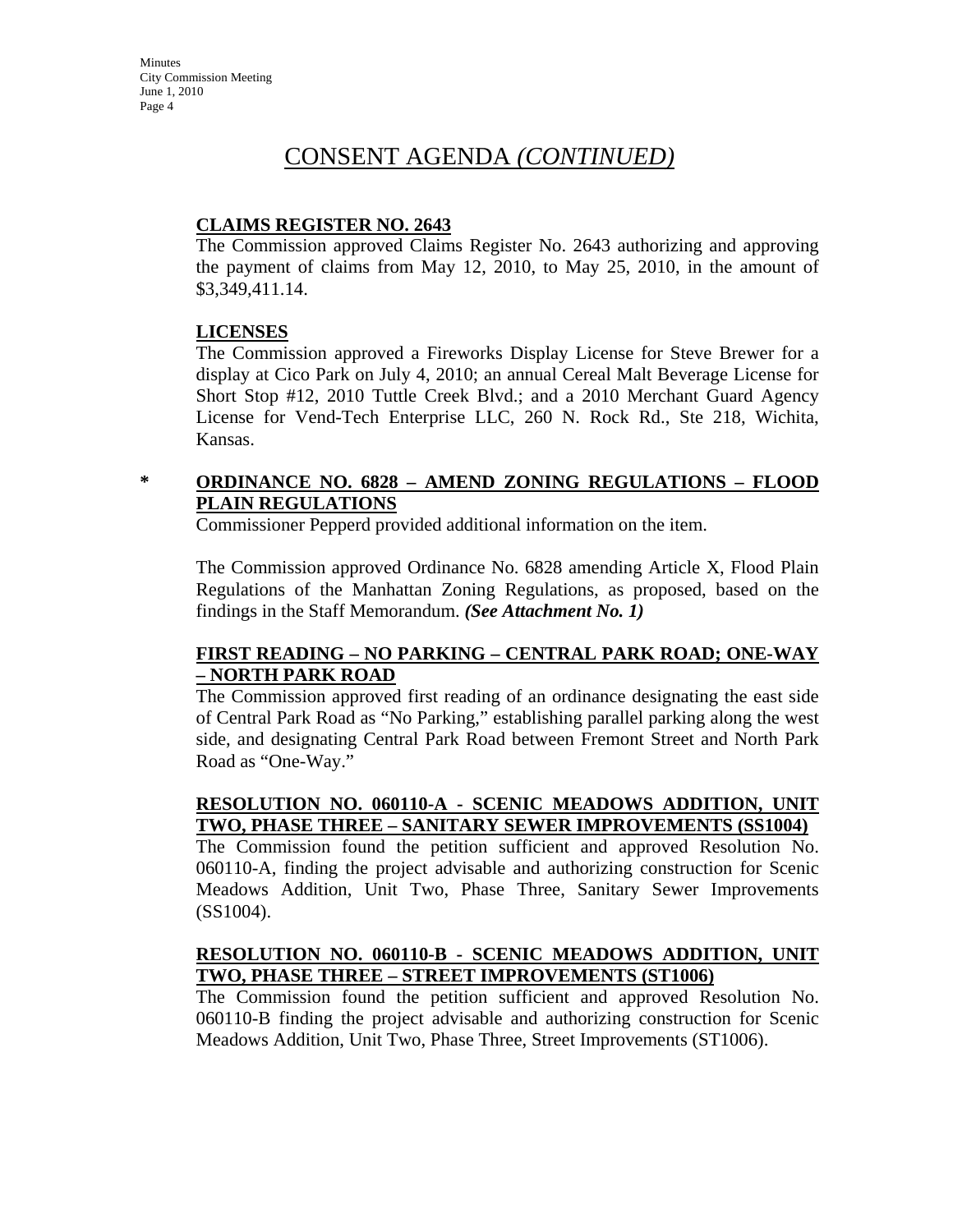### **RESOLUTION NO. 060110-C - SCENIC MEADOWS ADDITION, UNIT TWO, PHASE THREE – WATER IMPROVEMENTS (WA1004)**

The Commission found the petition sufficient and approved Resolution No. 060110-C finding the project advisable and authorizing construction for Scenic Meadows Addition, Unit Two, Phase Three, Water Improvements (WA1004).

### **AGREEMENT – ENGINEERING SERVICES - SCENIC MEADOWS ADDITION, UNIT TWO, PHASE THREE, IMPROVEMENTS (SS1004, ST1006, WA1004)**

The Commission authorized the Mayor and City Clerk to execute an agreement with SMH Consultants, PA, of Manhattan, Kansas, to perform professional services for the sanitary sewer (SS1004), street (ST1006), and water (WA1004) improvements for Scenic Meadows Addition, Unit Two, Phase Three.

#### **AMENDMENT – ENGINEERING SERVICES – MILLER RANCH WATER MAIN EXTENSION (ST0622)**

The Commission authorized the Mayor and City Clerk to execute an amendment in the amount of \$18,738.00 with Schwab-Eaton, of Manhattan, Kansas, for the waterline design from Lee Mill Heights, Unit Two, to Scenic Drive along the Miller Parkway Corridor (ST0622).

#### **AGREEMENT – PROFESSIONAL SERVICES – WILDCAT SEWER BASIN SEWER MODEL (SS1007)**

The Commission approved the recommendation of Bartlett and West, Inc., and SMH Team, of Manhattan, Kansas, and authorized City Administration to finalize and the Mayor and City Clerk to execute an agreement for Professional Services in an amount up to the budgeted amount of \$250,000.00 for modeling of the Wildcat Sewer Basin (SS1007) and the M-FRO area and mitigation of Infiltration and Inflow and impacts of High Density Housing.

#### **AGREEMENT – PROFESSIONAL SERVICES – WATER SYSTEM MODELING (WA1005)**

The Commission authorized the Mayor and City Clerk to execute an agreement in the amount of \$104,899.00 with Bartlett and West, of Manhattan, Kansas, for professional services for the Water System Modeling (WA1005).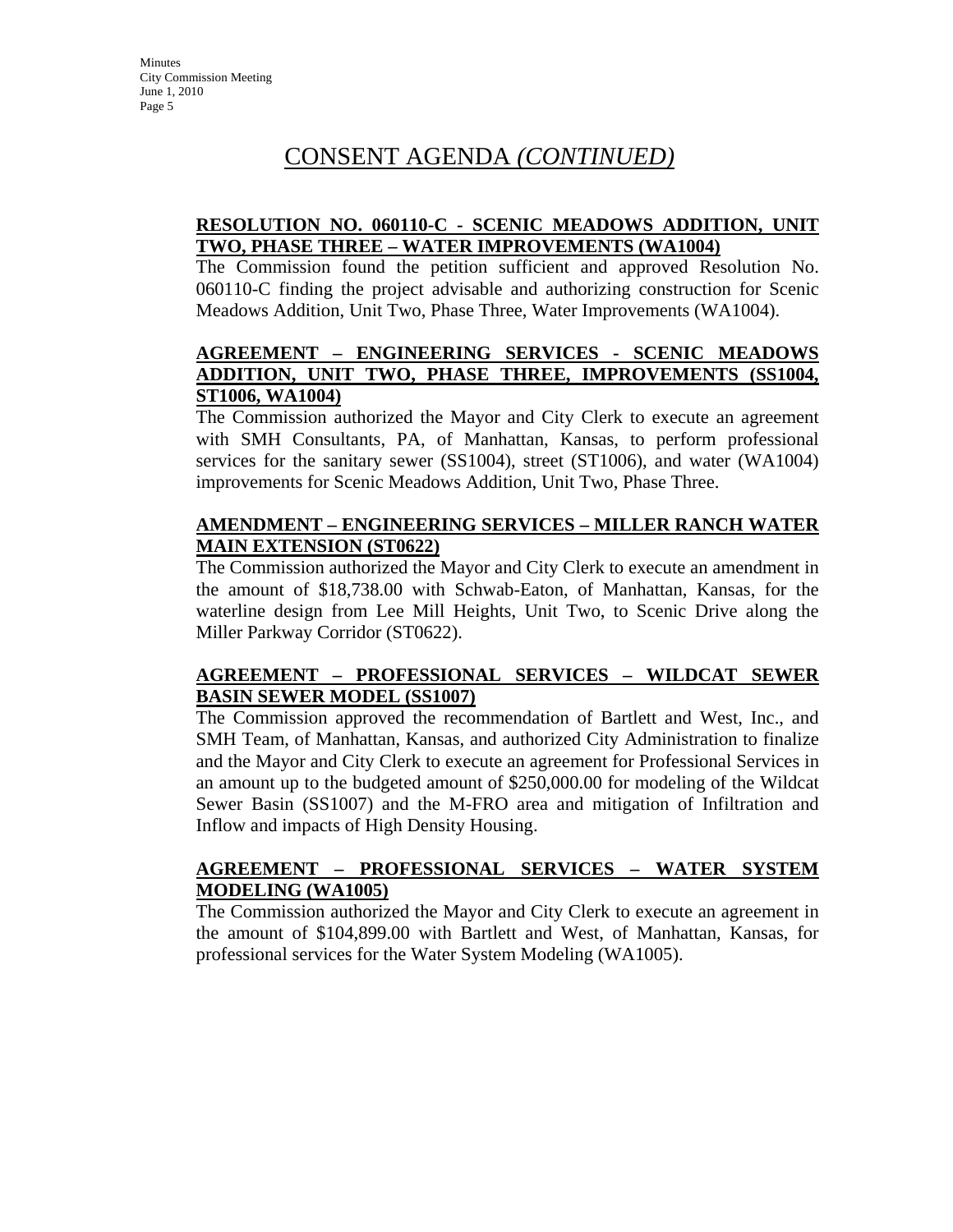#### **AWARD CONTRACT – 2010 LIFT STATION TELEMETRY IMPROVEMENT (SP1004)**

The Commission accepted the Engineer's Estimate in the amount of \$125,000.00 and awarded a contract in the amount of \$97,869.00, including Option 1 (a cellular communication panel to receive lift station telemetry data at the Wastewater Treatment Plant (WWTP), to R. E. Pedrotti Co., Inc., of Mission, Kansas, for the 2010 Lift Station Telemetry Improvement Project (SP1004).

#### **PERFORMANCE CONTRACT - FORT RILEY BOULEVARD PAVEMENT MARKING (ST1004)**

The Commission awarded a contract in the amount of \$297,322.52 to 3-M Company, Inc., of St. Paul, Minnesota for the Fort Riley Boulevard (K-18) Pavement Marking Performance (ST1004), from east of Westwood Drive to the intersection of East Poyntz Avenue and Manhattan Town Center Mall entrance.

#### **AWARD CONTRACT – 2007 NEW AND PARALLEL WATER LINES, PHASE II (WA1009)**

The Commission accepted the Engineer's Estimate, including alternates, in the amount of \$1,071,700.00 and awarded a construction contract to Larson Construction, Inc., of Manhattan, Kansas, in the amount of \$938,549.00 for the 2007 Parallel Water Lines, Phase II Project (WA1009).

#### **RESOLUTION NO. 060110-D – TEMPORARY NOTES – 2007 NEW AND PARALLEL WATER LINES, PHASE II (WA1009)**

The Commission approved Resolution No. 060110-D authorizing the issuance of temporary notes to finance the 2007 Parallel Water Lines, Phase II, Project (WA1009).

### **OUTSIDE CITY SERVICES – SEWER CONNECTION – 4851 EUREKA DRIVE**

The Commission authorized the Mayor and City Clerk to execute an agreement permitting connection to the public sanitary sewer collection system by Mona Padgett for the real estate located at 4851 Eureka Drive, Riley County, Kansas.

#### **PERMANENT UTILITY EASEMENT – PARKER HANNIFAN – WATER TREATMENT PLANT AND WELLFIELD IMPROVEMENT (WA0611)**

The Commission approved and authorized City Administration to finalize and the Mayor and City Clerk to execute an agreement with Parker-Hanifan for a permanent utility easement for the 36-inch raw water supply line for the Water Treatment Plant and Wellfield Improvement Project (WA0611).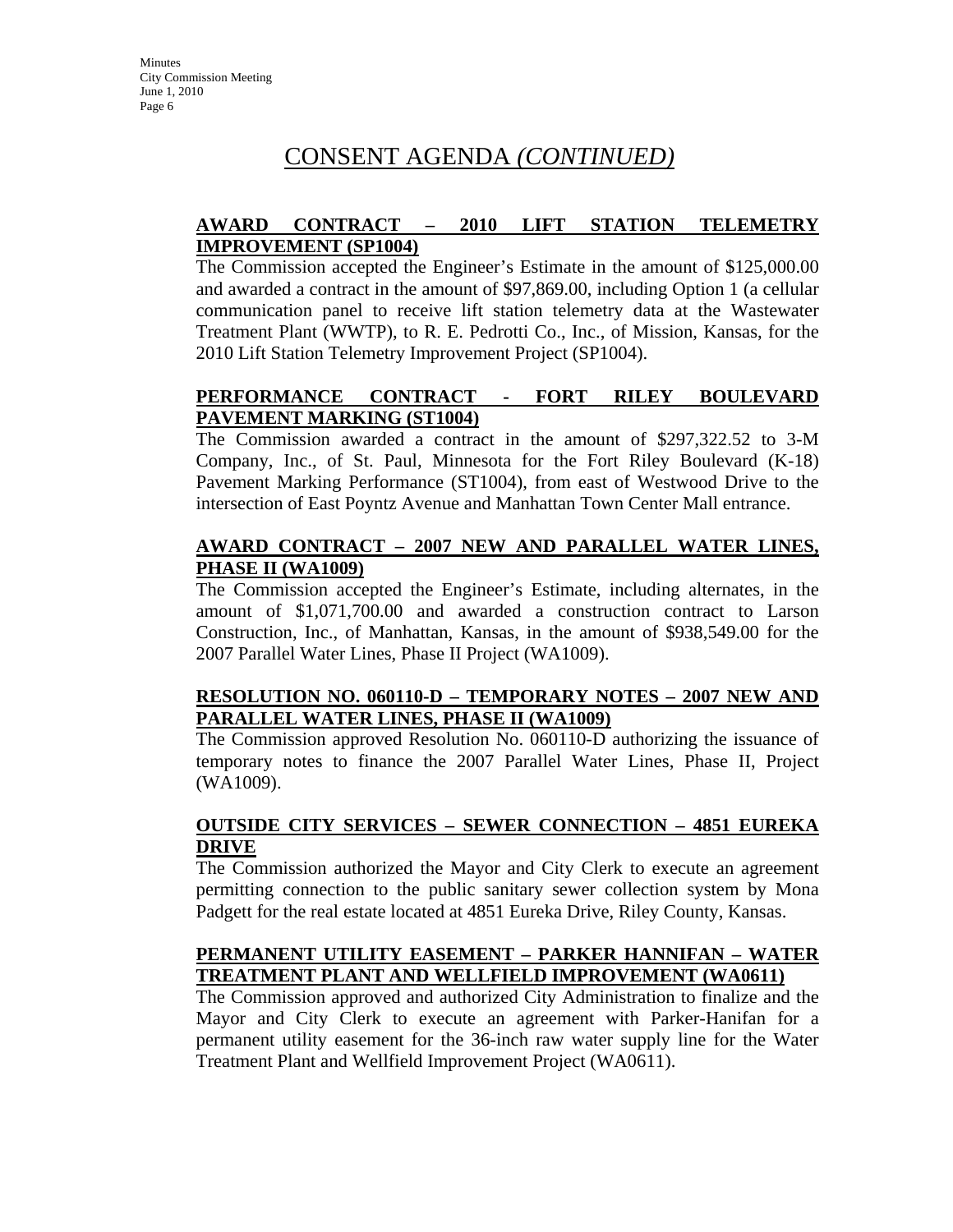#### **BOARD APPOINTMENT – NEIGHBORHOOD GRANT REVIEW COMMITTEE**

The Commission approved the appointment of Sara Fisher, 811 Osage Street, to a one-year term. Ms. Fisher's term begins immediately and will expire on December 31, 2010.

Ron Fehr, City Manager, provided additional information on the infrastructure consent agenda items and informed the Commission that the items identified are all budgeted items.

After discussion, Commissioner Morris-Hardeman moved to approve the consent agenda, as presented. Commissioner Strawn seconded the motion. On a roll call vote, motion carried 4-0.

# GENERAL AGENDA

#### **SUBMITTAL - FINAL DEVELOPMENT PLAN – FLINT HILLS DISCOVERY CENTER**

Lauren Palmer, Assistant City Manager, introduced the item.

Chuck Bartlett, HWS Consulting Group, Inc., presented the site plan, utilities plan, and construction phasing planned for the Flint Hills Discovery Center.

Bret Tremley, HWS Consulting Group, Inc., presented the park conceptual layout, landscape, streetscape, and Discovery Center elevations.

Chuck Bartlett, HWS Consulting Group, Inc., responded to questions from the Commission about stormwater plans on the site, use of bollards to protect the building, geo thermal system, and landscaping plans.

Jason Hilgers, Assistant City Manager, and Chuck Bartlett, HWS Consulting Group, Inc., provided additional information on the item and responded to questions from the Commission regarding use of Lot 9 during and after the construction period of the Discovery Center, hotel, and parking garage.

Ron Fehr, City Manager, provided additional information on the item and said that utility companies are continuing to work on burying underground lines in the South Redevelopment area.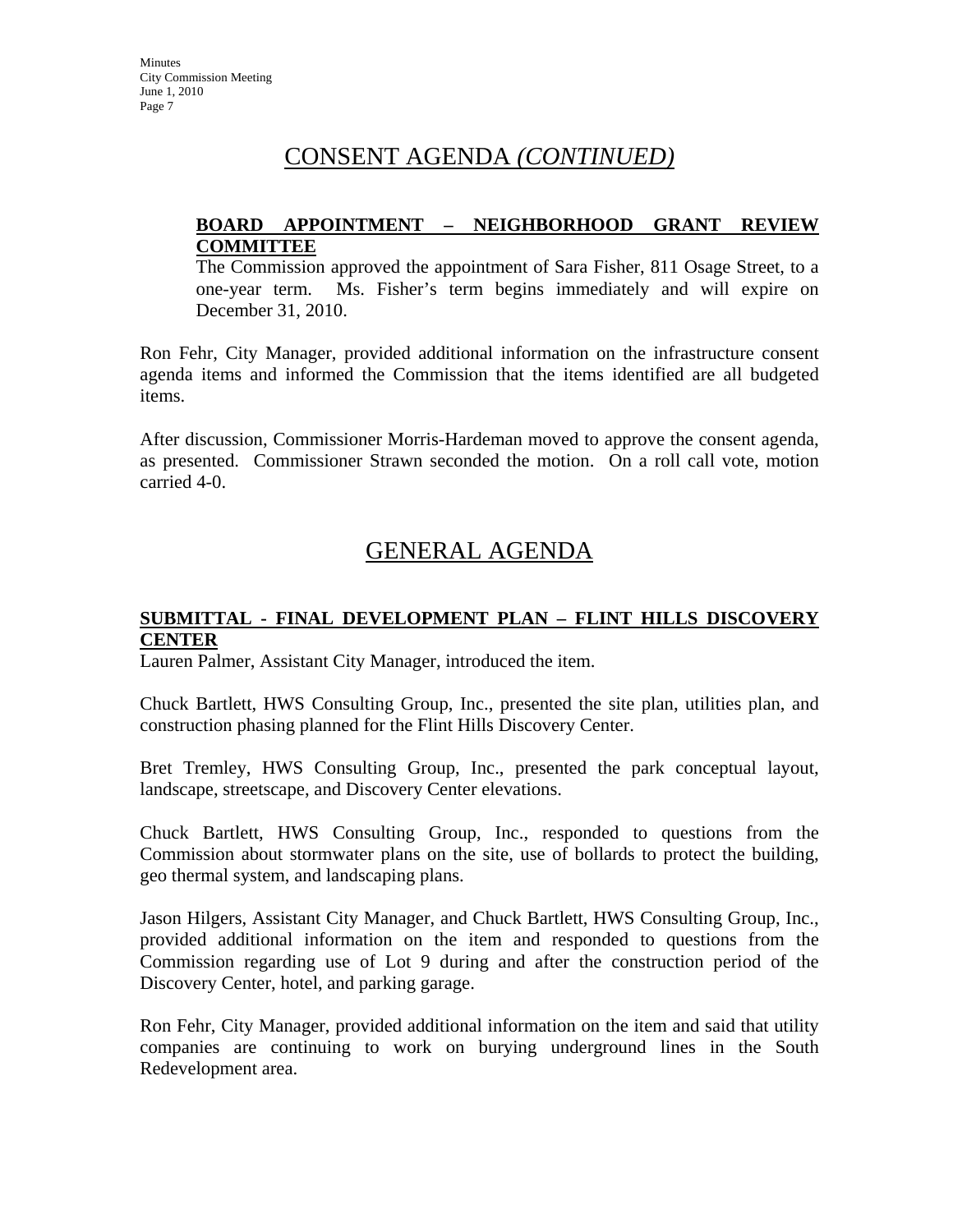# GENERAL AGENDA (*CONTINUED*)

#### **SUBMITTAL - FINAL DEVELOPMENT PLAN – FLINT HILLS DISCOVERY CENTER** *(CONTINUED)*

Jason Hilgers, Assistant City Manager, responded to questions from the Commission and informed them that the final landscaping design hasn't been completed and is still in the design concept stage. He stated that options include irrigating the area from the bridge to the development or leaving this area as natural grasses.

Chuck Bartlett, HWS Consulting Group, Inc., responded to questions from the Commission about the depth of the proposed wells and stated that the engineers designed an optimized system to minimize the number of wells and depth.

After discussion, Commissioner Morris-Hardeman moved to authorize the submittal of the Final Development Plan for Lots 7, 8, and 10 of the South End Downtown Entertainment District. Commissioner Pepperd seconded the motion.

Ron Fehr, City Manager, provided additional information on the process for the Final Development Plan. He then responded to questions regarding Lot 9 and provided clarification on the landscaping and additional opportunities for the Commission to revisit the landscaping and park design.

After additional discussion of the Commission, on a roll call vote, motion carried 4-0.

#### **AWARD CONTRACT – 2010 STREET MAINTENANCE, PHASE II-ASPHALT: PART A - MILL AND OVERLAY (ST1007); PART B - KLINK OVERLAY (ST1003); PART C - AIRPORT PARKING LOT (ST1010, AP1001)**

Rob Ott, City Engineer, presented the item. He then responded to questions from the Commission regarding the prioritization of projects and the pavement condition index used in the analysis.

Peter Van Kuren, Airport Director, responded to questions from the Commission regarding the parking lot and use at the Manhattan Regional Airport.

Ron Fehr, City Manager, provided additional information on the item and asked citizens to report both potholes and concrete panel areas that need to be repaired.

After discussion, Commissioner Strawn moved to award a contract in the amount of \$690,495.74 to Shilling Construction Company, Inc., of Manhattan, Kansas, for the 2010 Street Maintenance Project Phase II, Asphalt, Part A Mill and Overlay (ST1007), Part B KLINK Overlay (ST1003), and Part C Airport Parking Lot (ST1010). Commissioner Pepperd seconded the motion. On a roll call vote, motion carried 4-0.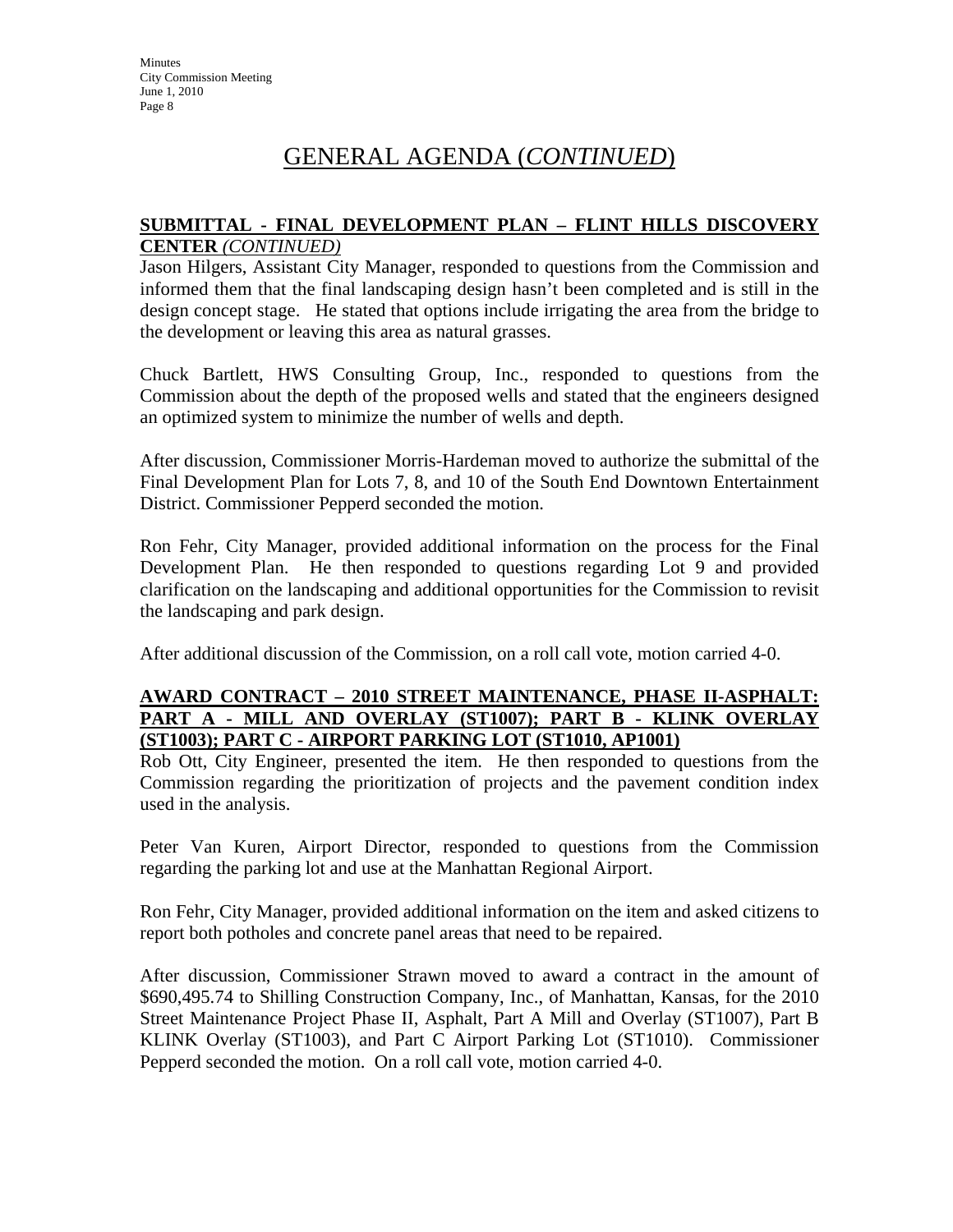Minutes **City Commission Meeting** June 1, 2010 Page 9

### **GENERAL AGENDA (CONTINUED)**

### AWARD CONTRACT - 2010 STREET MAINTENANCE PH 1 - PART A CONCRETE PANEL REPLACEMENT (ST1009) AND PART B AIRPORT PARKING ADDITION CURB AND GUTTER (ST1007/AP1001)

Rob Ott, City Engineer, presented the item.

After discussion, Commissioner Strawn moved to award a construction contract in the total amount of \$287,841.00 for the 2010 Street Maintenance Project Phase I, Concrete, Part A Concrete Panel Replacement (ST1009) and Part B Airport Parking Addition Curb and Gutter (ST1007) to Carley Construction, of Wamego, Kansas. Commissioner Pepperd seconded the motion. On a roll call vote, motion carried 4-0.

#### **ADJOURNMENT**

At 8:15 p.m., the Commission adjourned.

Gan Fees, MMC, City Clerk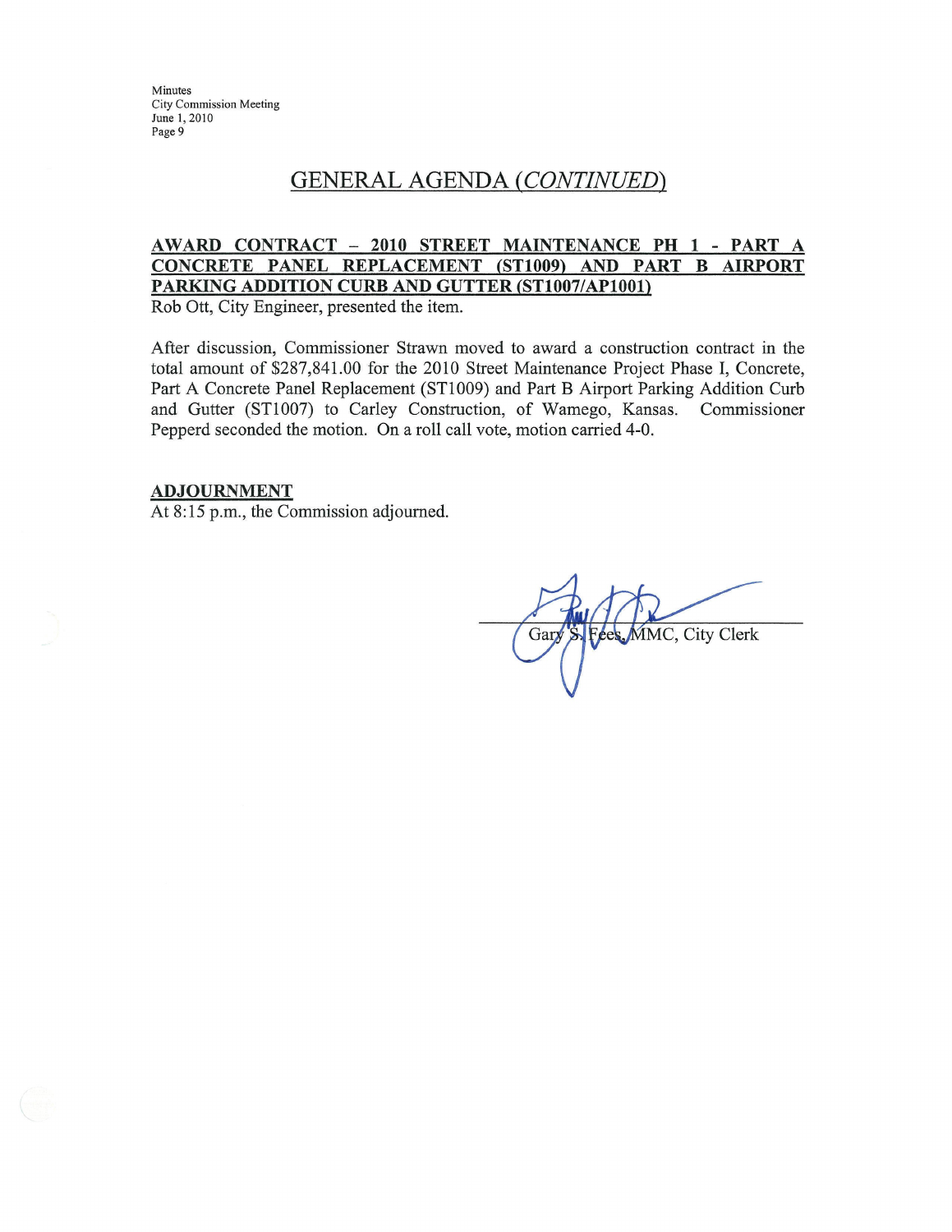

# INTER-OFFICE MEMORANDUM

| DATE:                | <b>April 27, 2010</b>                                                                          |
|----------------------|------------------------------------------------------------------------------------------------|
| TO:                  | <b>Manhattan Urban Area Planning Board</b>                                                     |
| <b>MEETING DATE:</b> | May 3, 2010                                                                                    |
| <b>FROM:</b>         | Chad Bunger, AICP, CFM, Planner II                                                             |
| RE:                  | Amendment to Article X, Flood Plain Regulations, of the<br><b>Manhattan Zoning Regulations</b> |

#### **BACKGROUND**

The City of Manhattan began participating in the National Flood Insurance Program (NFIP), in 1981. In 1984, the Federal Emergency Management Agency (FEMA) prepared a Flood Insurance Study (FIS) and Flood Insurance Rate Maps (FIRMs) for Riley County and the incorporated cities, including the City of Manhattan. In 1984, the City of Manhattan adopted Flood Plain Regulations that incorporated the FIS and applicable FIRM panel. Article X, Flood Plain Regulations of the Manhattan Zoning Regulations has been amended several times since 1984 to reflect changes in the FIS and/or FIRMs, or to address changes in the requirements from FEMA. A Restudy of all the City's flood plains resulted in new FIRM panels, FIS, and amended Flood Plain Regulations, effective November 19, 2003. After November 2003, FEMA modified several FIRM panels. Revised FIRM, FIS, and amended Flood Plain Regulations were adopted, effective, February 3, 2005.

By participating in the NFIP and adopting FEMA approved Flood Plain Regulations, the community is eligible for flood insurance and disaster assistance. By not participating in the NFIP, property owners with structures in the 1% Annual Chance Flood Plain (commonly referred to as the 100-year flood plain) would not be able to receive federal financial assistance, such as federally backed mortgages or be able to receive federally subsidized flood insurance.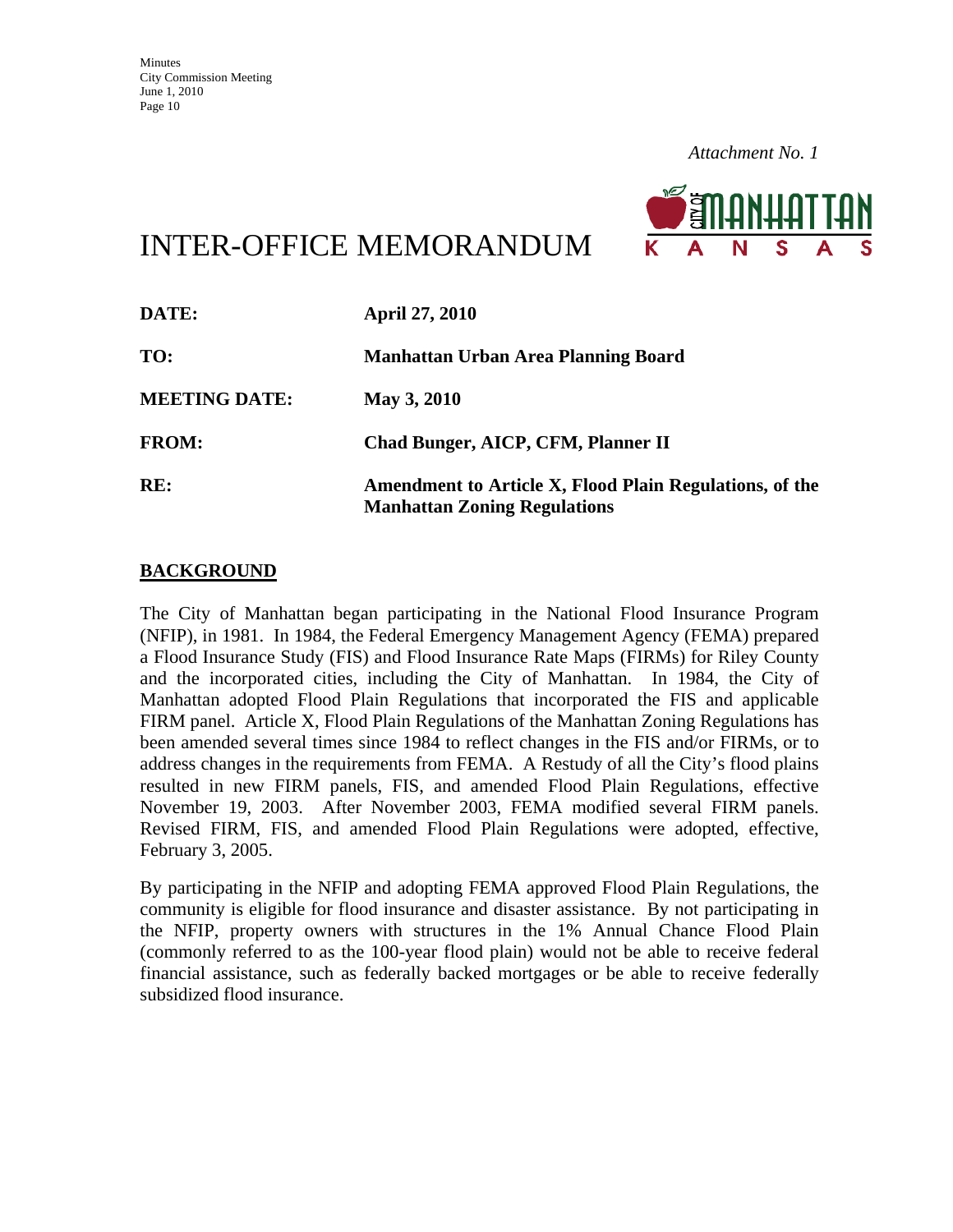**Minutes** City Commission Meeting June 1, 2010 Page 11

*Attachment No. 1* 

Recently, FEMA and the Kansas Department of Agriculture, Division of Water Resources (DWR) completed an update of the FIS and six (6) FIRM panels in Riley County through the FEMA Map Modernization study. Four (4) of the six (6) new FIRM panels are within the jurisdiction of the City. The areas of the City affected by the new FIRMs are generally located east of Tuttle Creek Boulevard in the Blue River Valley between Marlatt Avenue and the industrial park area. One FIRM panel is in the Tattarx Hills area.

#### **New FIRM Panels**

In 2007-2008, FEMA and DWR initiated the Map Modernization study for areas of Riley County and Pottawatomie County along the Blue River. The Map Modernization study is a nationwide project conducted by FEMA, state agencies and contracting engineering firms to produce digital floodplain maps that will eventually create seamless, nationwide flood data. These new maps are more accurate than the previous paper maps and will reduce cost and time for future updates. The Map Modernization study for the portion of the City of Manhattan, Riley County and Pottawatomie County re-delineated the effective models found in the FIS by incorporating new and more accurate topography. Using the current information found in the FIS, new maps were created that used more accurate topographic data and included new streets and city boundaries. The only changes on the new maps are the boundaries of the 1% and 0.2% Annual Chance Flood Plains (the 0.2% Annual Chance Flood is commonly known as the 500 year flood), which were altered to reflect the more accurate topographic data. The result is changes to the boundaries of the 1% and 0.2% Annual Chance Flood Plains in the study area. Some areas of the study show significant changes to the new mapped flood plains when compared to the current FIRMs. The new FIS and FIRM panels will become effective on July 6, 2010.

#### **Proposed Changes to Article X, Flood Plain Regulations**

By participating in the NFIP, communities are required to adopt Flood Plain Regulations that meet the minimum standards of the NFIP's Regulations. With the new FIS and FIRM panels being issued by FEMA, the City of Manhattan is required to update Article X, Flood Plain Regulations, to reflect the new information. FEMA and DWR have prepared Model Flood Plain Regulations that ensures the minimum standards of the NFIP are met. In general, communities adopt these model regulations and may modify them to fit local needs, but cannot be less restrictive than the minimum FEMA and DWR standards. The regulations ensure that construction conforms to minimum design standards to protect life and property. The FIS and FIRM panels are adopted, by reference in the Flood Plain Regulations. The panels identify the Floodway and those areas of the City that are affected by the 1% Annual Chance Flood Plain.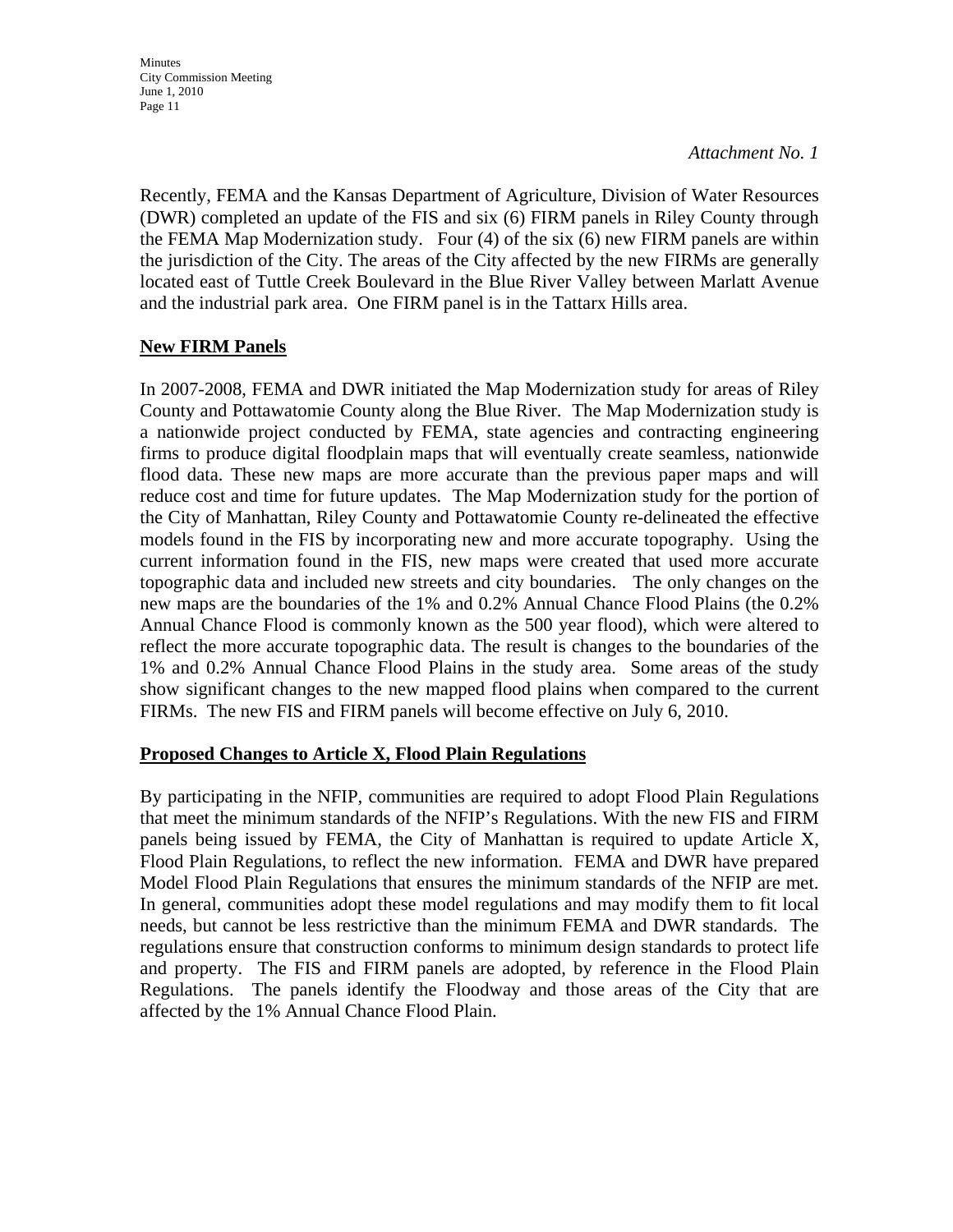A copy of the amendments to Article X is attached. Language to be deleted is lined through and new text is in bold italics. The changes reflect the language found in the Model Regulations provided by FEMA and DWR and address the new FIS and FIRM panels that will become effective July 6, 2010. The amendments to Article X will ensure compliance with the NFIP and state requirements. The Chief Engineer of the Division of Water Resources of the Kansas Department of Agriculture has reviewed the proposed amendments and approved them in draft form on April 14, 2010 (*see attached letter)*. Those Sections that were revised are below.

Section 10-101 (A)(1) Statutory Authorization: Approval of Draft Ordinance by Kansas Chief Engineer Prior to Adoption, has been updated to reflect when the Chief Engineer approved the floodplain regulations in draft form.

Section 10-101 (B)(3)(a) Methods Used to Analyze Flood Hazards and Section 10-102 (A)(1) Official Flood Plain Map, were updated to cite the effective date of the new FIS and updated panels of the FIRM.

The term "or professional engineer" has been added to Sections  $10\n-203$  (C)(1), (3), (4), (8)(d), and (8)(e) to define who can certify the elevation of the lowest floor of a structure. This is a requirement of the state's Model Regulations.

Section 10-203 (C)(9) Areas of Shallow Flooding (AO and AH zones), has been included to define how developments within flood hazards zones AO and AH will be constructed to protect lives and prevent damage to properties. This is a requirement of the state's Model Regulations.

Section 10-203 (C)(10) Recreational Vehicles, has been added to state the requirements of recreational vehicles being parked in 1% Annual Chance Flood Plains. This section applies to all recreational vehicles parked in a 1% Annual Chance Flood Plain, regardless of if the area is intended as a recreational vehicle park, and includes private driveways and off-street parking lots. This is a requirement of the state's Model Regulations.

Section 10-301  $(A)(1)$  Authorization, has been changed to delete the requirement that the Chief Engineer of the Division of Water Resources, Kansas State Board of Agriculture would determine whether or not an increase in flood levels during a base flood would result from a development in a designated regulatory floodway that is seeking an Exception of the Flood Plain Regulations. The Section has been updated to require a professional engineer to make the determination in such cases. It will be the responsibility of the applicant(s) seeking the Exception of the Flood Plain Regulations to hire the services of the professional engineer to provide this information to the Board of Zoning Appeals. This is a requirement of the state's Model Regulations.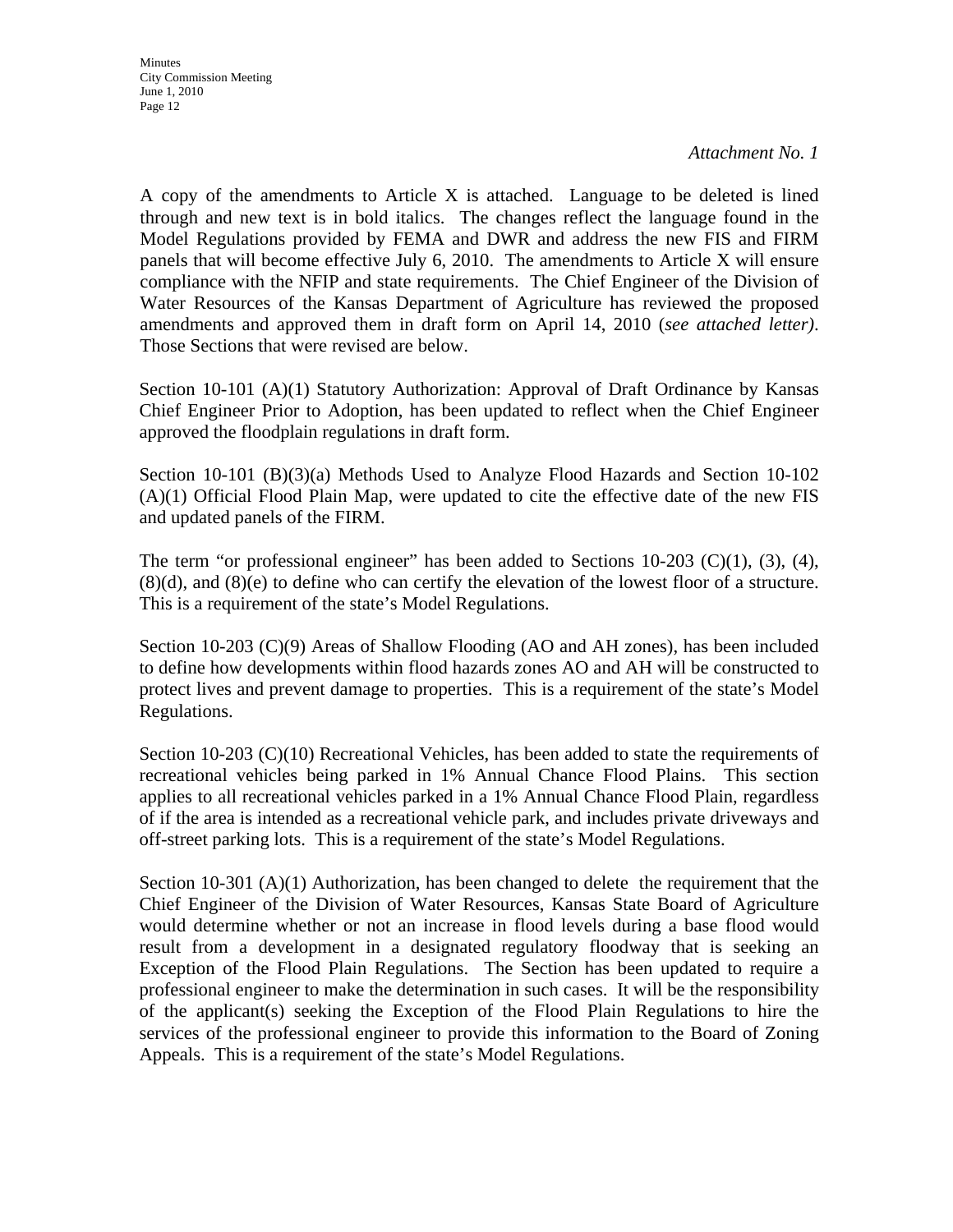### **AMENDMENTS TO THE TEXT OF THE ZONING REGULATIONS**

When a proposed amendment results in a change to the text of the Zoning Regulations, the report from the Planning Staff shall contain a statement as to the nature and effect of the proposed amendment, and determinations as to the following:

### **WHETHER SUCH CHANGE IS CONSISTENT WITH THE INTENT AND PURPOSE OF THE ZONING REGULATIONS**

The intent and purpose of the Zoning Regulations is to protect the public health, safety, and general welfare; regulate the use of land and buildings within zoning district to assure compatibility; and to protect property values.

More specifically, the purposes of the Flood Plain Regulations are to promote the public health, safety and general welfare and to minimize flood losses resulting from periodic inundation of the base flood by applying provisions designed to:

- (1) Restrict or prohibit uses which are dangerous to health, safety or property in times of flood or cause undue increases in flood heights or velocities.
- (2) Require that uses vulnerable to floods, including public facilities, which serve such uses, be provided with flood protection at the time of initial construction.
- (3) Protect individuals from buying lands, which are unsuited for intended purposes because of flood hazard.
- (4) Minimize the need for rescue and relief efforts associated with flooding, generally undertaken at the expense of the general public.
- (5) Assure that eligibility is maintained for property owners in the community to purchase flood insurance in the National Flood Insurance Program.

In order to regulate development in the 1% Annual Chance Flood Plain, the proposed amendments must reference the FIRM panels and meet the requirements of the NFIP and Kansas statutes. The proposed amendments are consistent with these purposes and meet the requirements of the NFIP and Kansas statutes. The proposed amendments are mandatory and made necessary because of the completion of the Map Modernization Study that updated the FIS and created new FIRM panels for parts of the City of Manhattan, in both Riley County and Pottawatomie County, which will be effective July 6, 2010.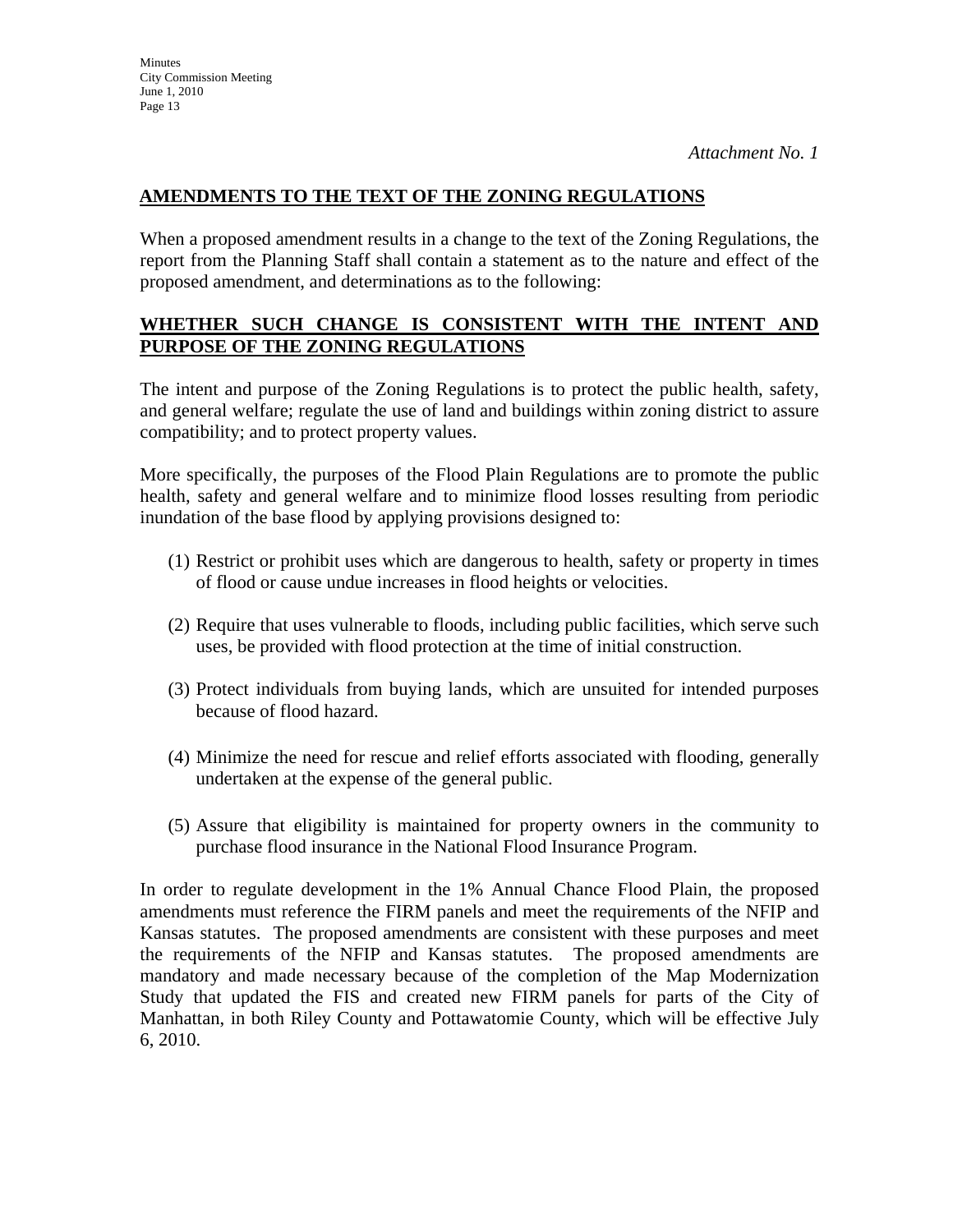### **AREAS WHICH ARE MOST LIKELY TO BE DIRECTLY AFFECTED BY SUCH CHANGE AND IN WHAT WAY THEY WILL BE AFFECTED**

The Flood Plain Regulations apply to those areas designated as 1% Annual Chance Flood Plain, which are located throughout the City as shown on the current and new FIRM panels. The new FIRM panels affect properties generally located east of Tuttle Creek Boulevard and north of McCall Road in the Blue River Valley. New construction, substantial improvements to existing structures and other developments in the 1% Annual Chance Flood Plain must conform to the requirements set out in Article X of the Zoning Regulations in order to protect life and property, as well as ensure the City's continued participation in the NFIP.

#### **WHETHER THE PROPOSED AMENDMENT IS MADE NECESSARY BECAUSE OF CHANGED OR CHANGING CONDITIONS IN THE AREAS AND ZONING DISTRICTS AFFECTED, OR IN THE CITY PLANNING AREA, GENERALLY, AND IF SO, THE NATURE OF SUCH CHANGED OR CHANGING CONDITIONS**

FEMA initiated the Map Modernization Study for the Blue River in 2007-2008, which was recently completed and will become effective on July 6, 2010. The Map Modernization Study updated the FIRM panels along the Blue River to include more accurate topographic data and updated street and city boundaries. FEMA requires that by the effective date, the City will have to adopt the proposed amendments to insure that the City's flood plain management regulations are legally enforceable, and meet the requirements of FEMA and Kansas statutes.

### **WHETHER SUCH CHANGE IS CONSISTENT WITH THE INTENT AND PURPOSE OF THE POLICY AND GOALS AS OUTLINED IN THE ADOPTED COMPREHENSIVE PLAN OF THE CITY**

Chapter 4: Land Use and Growth Management, in The Manhattan Urban Area Comprehensive Plan, categorized the Floodway as a Flood Hazard Area, which consists of the FEMA designated Floodway and areas inundated by the 1993 flood event where development would be prohibited. The Floodway is within the 1% Annual Chance of Flood Plain. The Floodway Fringe or developable area of the 1% Annual Chance of Flood Plain, is generally identified as an Environmentally Sensitive Area. These areas are typically along streams and rivers. The 1993 flood event was due to man-made releases from Tuttle Creek Reservoir, which are known to occur under certain circumstances, and some of the affected areas might not be in 1% Annual Chance of Flood Plains.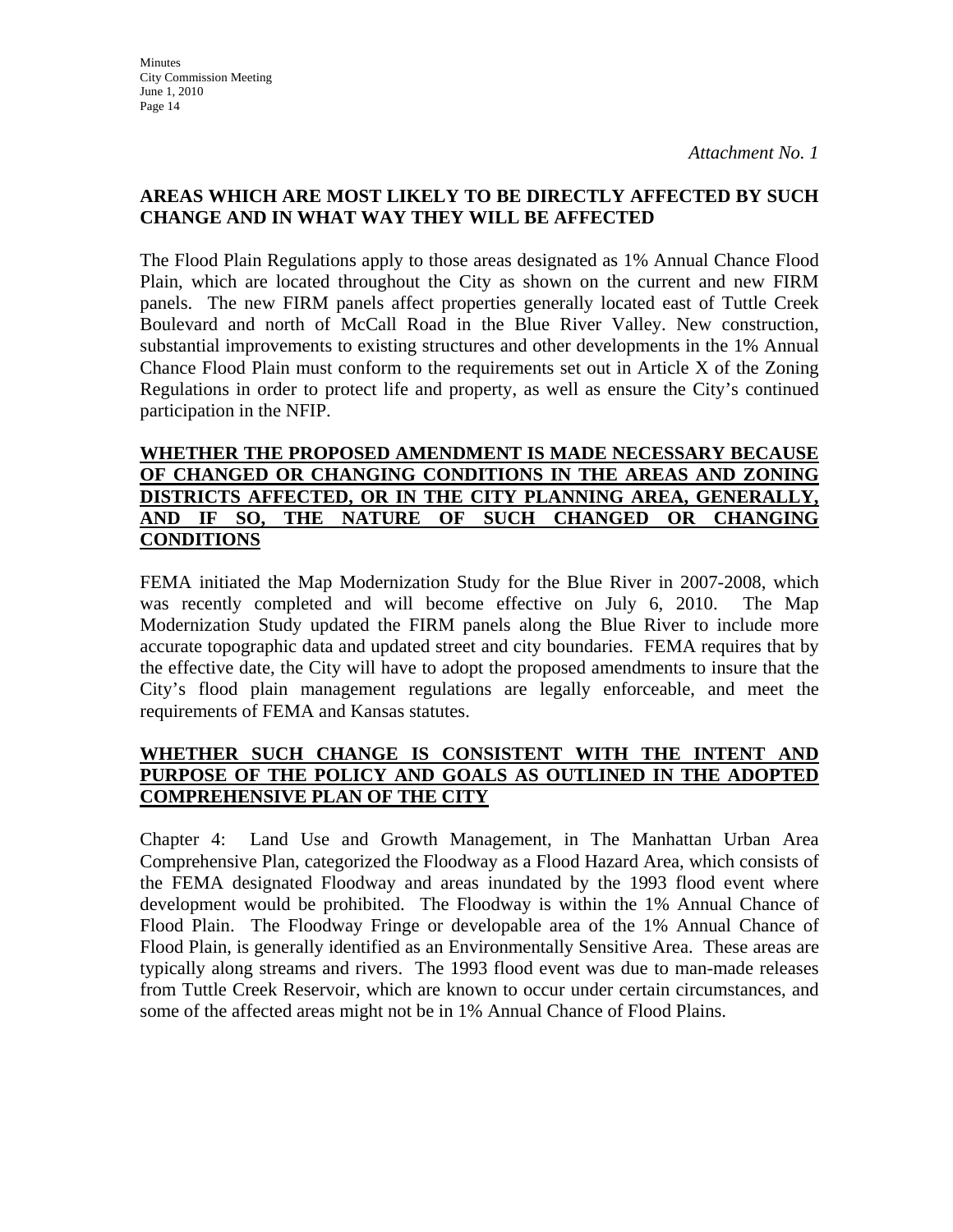Goal #1 in Chapter 5: Natural Resources and Environment is, "Preserve environmentally sensitive areas from development." The Guiding Principle is "Identify and conserve environmentally sensitive areas, including wetlands, key wildlife habitats, steep slopes and riparian areas." Policy NRE 6: Natural Hazards states that, "Development shall be prohibited in areas where natural hazards have been identified which have the potential to endanger life, resources, and property. Within the Manhat

tan Urban Area, these hazards include steep slopes (20% or greater slope), floodways or other special flood hazard areas."

The 1% Annual Chance Flood Plain may consist of the Floodway, Floodway Fringe, or a combination of both. Within the Floodway, development is limited to low impact, nonstructural activities, such as open parks and recreation areas, parking areas, trails and some structures such as railroads, bridges, utility transmission lines and pipelines. Any development in the Floodway is required to have a professional engineer demonstrate that there will be no increase to the base flood elevation. By restricting development in the Floodway, the proposed amendments will, in general, preserve the riparian character of those locations designated as Floodway.

The Floodway Fringe can be developed subject to the Flood Plain Regulations. The Flood Plain Regulations represent a balance between preserving the natural riparian areas along streams and rivers by limiting and restricting development in the Floodway, while allowing development in the Floodway Fringe, provided it follows FEMA and state standards.

The proposed amendments of Article X, Flood Plain Regulations, conform to the Comprehensive Plan.

#### **ALTERNATIVES**

It appears the MUAPB has the following alternatives concerning the issue at hand. The Board may:

- 1. Recommend approval of the proposed amendments to Article X of the Zoning Regulations, based on the findings in the Staff Memorandum.
- 2. Recommend denial of the proposed amendments, for specifically stated reasons.
- 3. Modify the proposed amendments and forward the modifications, along with an explanation, to the City Commission.
- 4. Table the public hearing to a specific date, and provide further direction to City Administration.